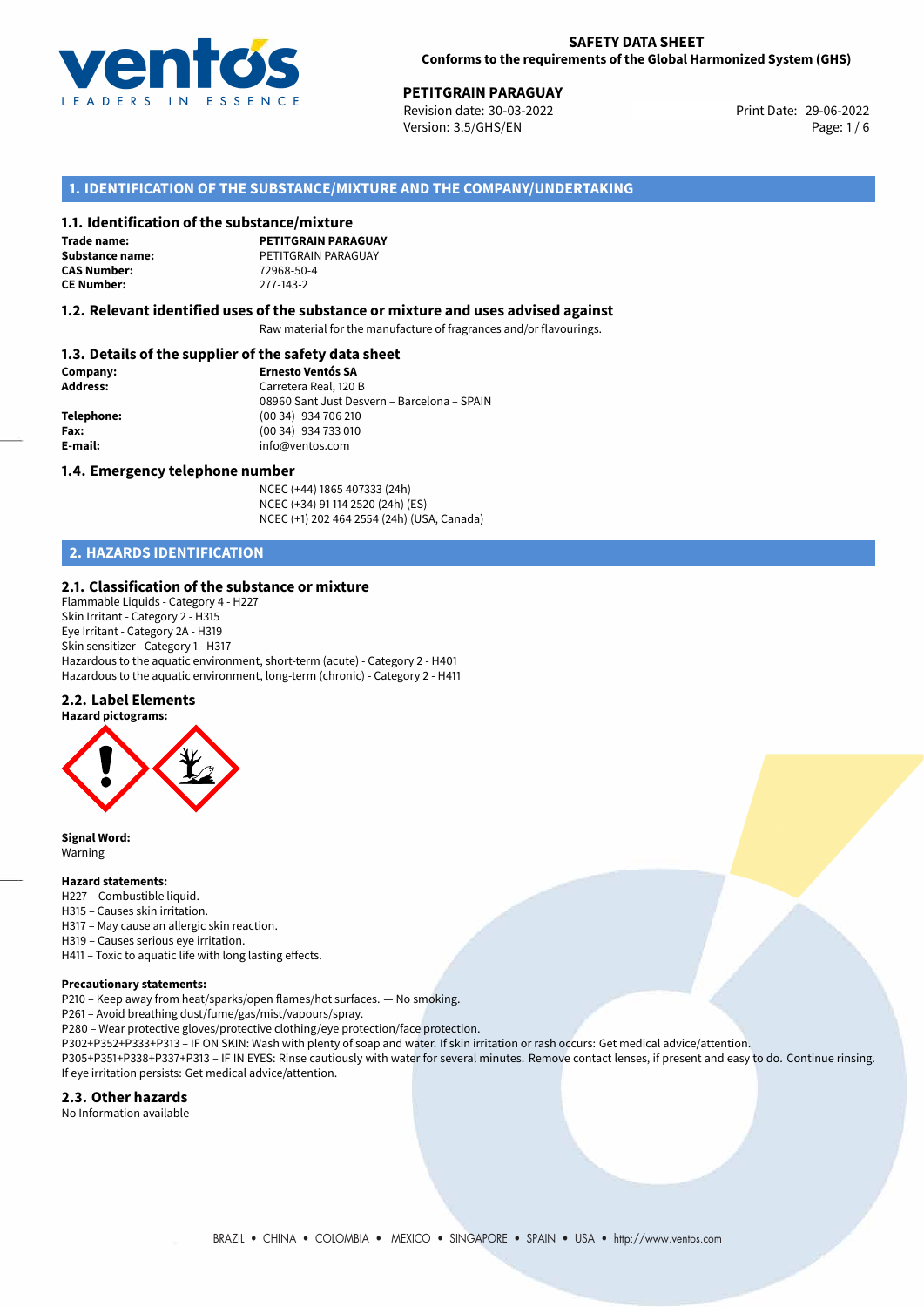

29-06-2022 **PETITGRAIN PARAGUAY** Revision date: 30-03-2022 Print Date: Version: 3.5/GHS/EN Page: 2 / 6

# **3. COMPOSITION/INFORMATION ON INGREDIENTS**

### **3.1. Substances**

| Chemical name: | PETITGRAIN PARAGUAY |
|----------------|---------------------|
| CAS number:    | 72968-50-4          |
| EC number:     | 277-143-2           |

## **Hazardous constituents:**

| <b>Chemical Name</b>   | % (w/w)          | <b>CAS No</b><br><b>EC No</b> | <b>Classification according to GHS</b>                                                                                                                                                                                                                                                                                            |
|------------------------|------------------|-------------------------------|-----------------------------------------------------------------------------------------------------------------------------------------------------------------------------------------------------------------------------------------------------------------------------------------------------------------------------------|
| LINALYL ACETATE        | $\geq$ 50        | 115-95-7<br>204-116-4         | Flammable Liquids - Category 4 - H227<br>Skin Irritant - Category 2 - H315<br>Eye Irritant - Category 2B - H320<br>Skin sensitizer - Category 1 - H317<br>Hazardous to the aquatic environment, short-term (acute) - Category 3 - H402                                                                                            |
| LINALOOL               | $\geq$ 10; <25   | 78-70-6<br>201-134-4          | Flammable Liquids - Category 4 - H227<br>Acute Toxicity - Category 5 (oral) - H303<br>Skin Irritant - Category 2 - H315<br>Eye Irritant - Category 2A - H319<br>Skin sensitizer - Category 1B - H317<br>Hazardous to the aquatic environment, short-term (acute) - Category 3 - H402                                              |
| <b>TERPINEOL</b>       | $\geq$ 1; $<$ 10 | 98-55-5<br>202-680-6          | Flammable Liquids - Category 4 - H227<br>Acute Toxicity - Category 5 (oral) - H303<br>Skin Irritant - Category 2 - H315<br>Eye Irritant - Category 2A - H319<br>Hazardous to the aquatic environment, short-term (acute) - Category 2 - H401                                                                                      |
| <b>GERANYL ACETATE</b> | $≥1;$ < 10       | $105 - 87 - 3$<br>203-341-5   | Skin Irritant - Category 2 - H315<br>Skin sensitizer - Category 1B - H317<br>Hazardous to the aquatic environment, short-term (acute) - Category 2 - H401<br>Hazardous to the aquatic environment, long-term (chronic) - Category 3 - H412                                                                                        |
| <b>BETA OCIMENE</b>    | $\geq$ 1; <10    | 13877-91-3<br>237-641-2       | Flammable Liquids - Category 3 - H226<br>Acute Toxicity - Category 5 (oral) - H303<br>Skin Irritant - Category 2 - H315<br>Aspiration hazard - Category 1 - H304<br>Hazardous to the aquatic environment, short-term (acute) - Category 1 - H400<br>Hazardous to the aquatic environment, long-term (chronic) - Category 2 - H411 |
| <b>GERANIOL</b>        | $\geq$ 1; $<$ 10 | 106-24-1<br>203-377-1         | Acute Toxicity - Category 5 (oral) - H303<br>Skin Irritant - Category 2 - H315<br>Serious eye damage - Category 1 - H318<br>Skin sensitizer - Category 1 - H317<br>Hazardous to the aquatic environment, short-term (acute) - Category 3 - H402                                                                                   |
| <b>NERYL ACETATE</b>   | $≥1;$ < 10       | $141 - 12 - 8$<br>205-459-2   | Skin sensitizer - Category 1B - H317<br>Hazardous to the aquatic environment, short-term (acute) - Category 2 - H401                                                                                                                                                                                                              |
| <b>MYRCENE</b>         | $\geq$ 1; <10    | 123-35-3<br>204-622-5         | Flammable Liquids - Category 3 - H226<br>Skin Irritant - Category 2 - H315<br>Eye Irritant - Category 2A - H319<br>Aspiration hazard - Category 1 - H304<br>Hazardous to the aquatic environment, short-term (acute) - Category 1 - H400<br>Hazardous to the aquatic environment, long-term (chronic) - Category 2 - H411         |
| <b>NEROL</b>           | $≥1;$ < 10       | 106-25-2<br>203-378-7         | Acute Toxicity - Category 5 (oral) - H303<br>Skin Irritant - Category 2 - H315<br>Eye Irritant - Category 2A - H319<br>Skin sensitizer - Category 1B - H317<br>Hazardous to the aquatic environment, short-term (acute) - Category 2 - H401                                                                                       |
| BETA-PINENE            | $\geq$ 1; <10    | 127-91-3<br>204-872-5         | Flammable Liquids - Category 3 - H226<br>Skin Irritant - Category 2 - H315<br>Skin sensitizer - Category 1B - H317<br>Aspiration hazard - Category 1 - H304<br>Hazardous to the aquatic environment, short-term (acute) - Category 1 - H400<br>Hazardous to the aquatic environment, long-term (chronic) - Category 1 - H410      |
| <b>LIMONENE</b>        | $\geq$ 0.1; <1   | 138-86-3<br>205-341-0         | Flammable Liquids - Category 3 - H226<br>Skin Irritant - Category 2 - H315<br>Skin sensitizer - Category 1B - H317<br>Aspiration hazard - Category 1 - H304<br>Hazardous to the aquatic environment, short-term (acute) - Category 1 - H400<br>Hazardous to the aquatic environment, long-term (chronic) - Category 3 - H412      |
|                        | $\cdots$         |                               |                                                                                                                                                                                                                                                                                                                                   |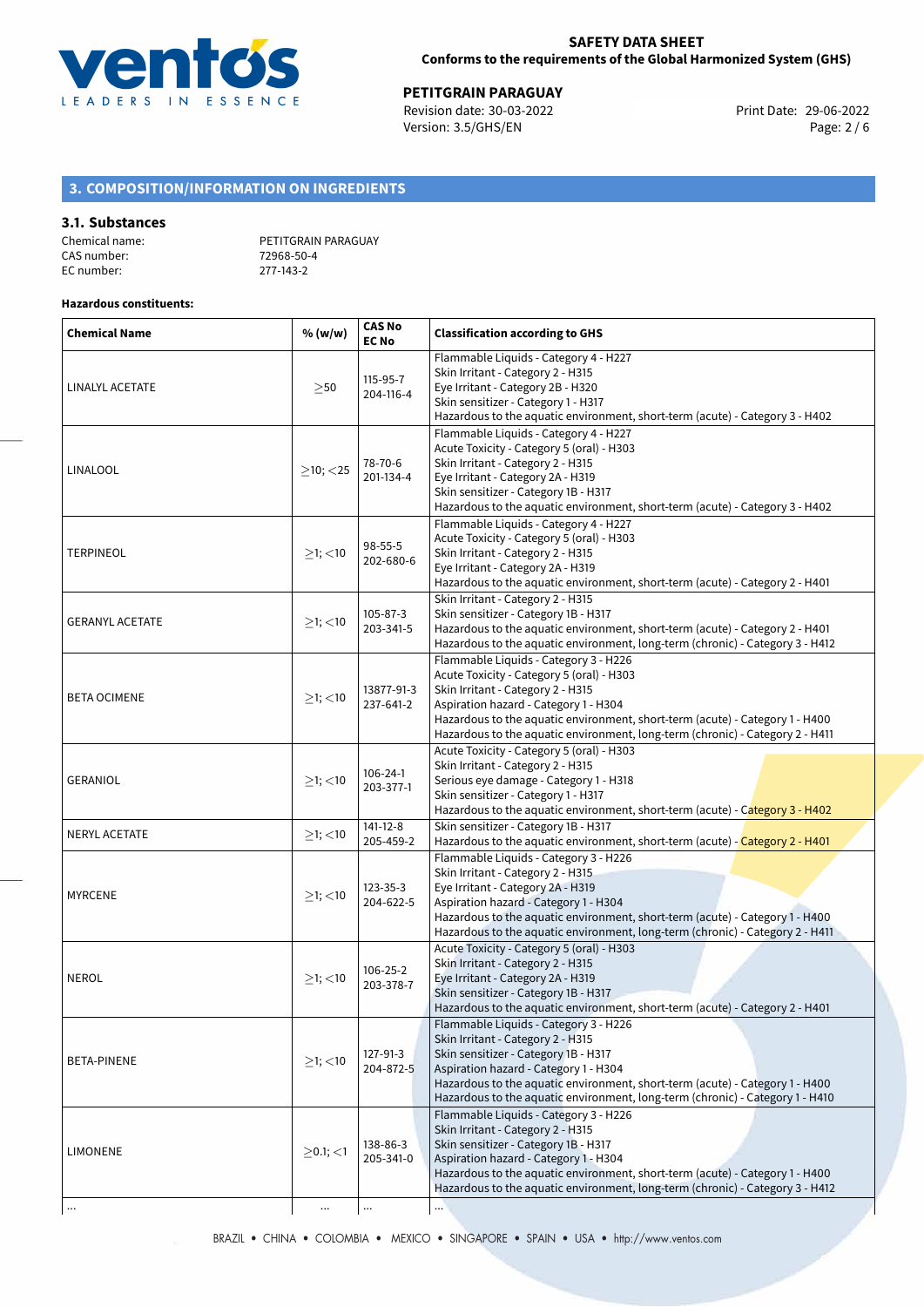

## **SAFETY DATA SHEET Conforms to the requirements of the Global Harmonized System (GHS)**

29-06-2022 **PETITGRAIN PARAGUAY** Revision date: 30-03-2022 Print Date:

Version: 3.5/GHS/EN Page: 3 / 6

| $\cdots$           | $\cdots$        | $\cdots$                   | $\cdots$                                                                                                                                                                                                                                                                                                                                                                  |
|--------------------|-----------------|----------------------------|---------------------------------------------------------------------------------------------------------------------------------------------------------------------------------------------------------------------------------------------------------------------------------------------------------------------------------------------------------------------------|
| BETA-CARYOPHYLLENE |                 | $87 - 44 - 5$              | Skin sensitizer - Category 1B - H317                                                                                                                                                                                                                                                                                                                                      |
|                    | $>0.1$ ; $<$ 1  | 201-746-1                  | Aspiration hazard - Category 1 - H304                                                                                                                                                                                                                                                                                                                                     |
| <b>TERPINOLENE</b> | $>0.1$ ; <1     | 586-62-9<br>209-578-0      | Flammable Liquids - Category 4 - H227<br>Acute Toxicity - Category 5 (oral) - H303<br>Skin Irritant - Category 3 - H316<br>Skin sensitizer - Category 1B - H317<br>Aspiration hazard - Category 1 - H304<br>Hazardous to the aquatic environment, short-term (acute) - Category 1 - H400<br>Hazardous to the aquatic environment, long-term (chronic) - Category 1 - H410 |
| ALPHA-PINENE       | $>0.1$ ; <1     | $80 - 56 - 8$<br>201-291-9 | Flammable Liquids - Category 3 - H226<br>Acute Toxicity - Category 4 (oral) - H302<br>Skin Irritant - Category 2 - H315<br>Skin sensitizer - Category 1B - H317<br>Aspiration hazard - Category 1 - H304<br>Hazardous to the aquatic environment, short-term (acute) - Category 1 - H400<br>Hazardous to the aquatic environment, long-term (chronic) - Category 1 - H410 |
| <b>EUCALYPTOL</b>  | $> 0.1$ ; $< 1$ | 470-82-6<br>207-431-5      | Flammable Liquids - Category 3 - H226<br>Acute Toxicity - Category 5 (oral) - H303<br>Eye Irritant - Category 2B - H320<br>Skin sensitizer - Category 1B - H317<br>Hazardous to the aquatic environment, short-term (acute) - Category 3 - H402                                                                                                                           |

[See the full text of the hazard statements in section 16.](#page-5-0)

# **3.2. Mixtures**

Not applicable.

# **4. FIRST-AID MEASURES**

## **4.1. Description of necessary first aid measures**

| Ingestion:    | Rinse mouth with water.<br>Obtain medical advice.                                                                     |
|---------------|-----------------------------------------------------------------------------------------------------------------------|
|               | Keep at rest. Do not induce vomiting.                                                                                 |
| Eye contact:  | In case of contact with eyes, rinse immediately with plenty of water for at least 15 minutes and seek medical advice. |
| Inhalation:   | Remove person to fresh air and keep at rest.                                                                          |
|               | Seek immediate medical advice.                                                                                        |
| Skin contact: | Take off immediately all contaminated clothing.                                                                       |
|               | Thoroughly wash affected skin with soap and water.                                                                    |
|               | Seek medical attention if symptoms persist.                                                                           |

## **4.2. Most important symptoms and effects, both acute and delayed**

No information available.

**4.3. Indication of any immediate medical attention and special treatment needed** No information available.

## **5. FIRE-FIGHTING MEASURES**

## **5.1. Extinguishing Media**

Water spray, carbon dioxide, dry chemical powder or appropriate foam. For safety reasons do not use full water jet.

#### **5.2. Special hazards arising from the substance or mixture**

Known or Anticipated Hazardous Products of Combustion: Emits toxic fumes under fire conditions.

## **5.3. Advice for firefighters**

High temperatures can lead to high pressures inside closed containers. Avoid inhalation of vapors that are created. Use appropriate respiratory protection. Do not allow spillage of fire to be poured into drains or watercourses. Wear self-contained breathing apparatus and protective clothing.

# **6. ACCIDENTAL RELEASE MEASURES**

## **6.1. Personal precautions, protective equipment and emergency procedures**

Evacuate surronding areas. Ensure adequate ventilation. Keep unnecessary and unprotected personnel from entering. Do not breathe vapor/spray. Avoid contact with skin and eyes. Information regarding personal protective measures: see section 8.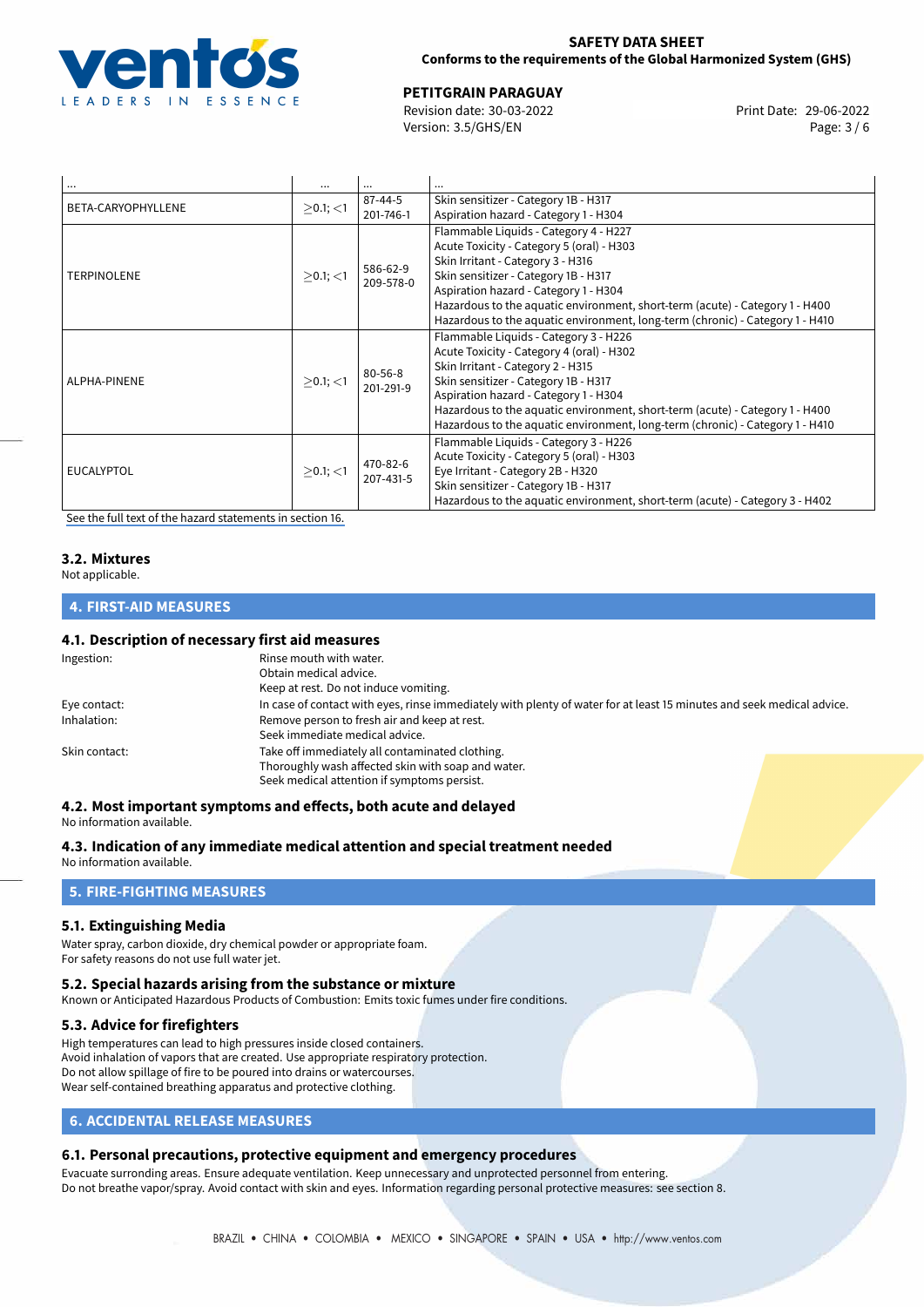

### **SAFETY DATA SHEET Conforms to the requirements of the Global Harmonized System (GHS)**

29-06-2022 **PETITGRAIN PARAGUAY** Revision date: 30-03-2022 Print Date: Version: 3.5/GHS/EN Page: 4 / 6

## **6.2. Environmental precautions**

To avoid possible contamination of the environment, do not discharge into any drains, surface waters or groundwaters.

#### **6.3. Methods and materials for containment and cleaning up**

Cover with an inert, inorganic, non-combustible absorbent material (e.g. dry-lime, sand, soda ash). Place in covered containers using non-sparking tools and transport outdoors. Avoid open flames or sources of ignition (e.g. pilot lights on gas hot water heater). Ventilate area and wash spill site after material pickup is complete.

#### **6.4. Reference to other sections**

Information regarding exposure controls, personal protection and disposal considerations can be found in sections 8 and 13.

## **7. HANDLING AND STORAGE**

### **7.1. Precautions for safe handling**

Do not store or handle this material near food or drinking water. Do not smoke. Avoid contact with the eyes, skin and clothing. Wear protective clothing and use glasses. Observe the rules of safety and hygiene at work. Keep in the original container or an alternative made from a compatible material.

#### **7.2. Conditions for safe storage, including any incompatibilities**

Store in tightly closed and preferably full containers in a cool, dry and ventilated area, protected from light. Keep away from sources of ignition (e.g. hot surfaces, sparks, flame and static discharges). Keep away from incompatible materials (see section 10).

## **7.3. Specific end use(s)**

No information available.

# **8. EXPOSURE CONTROLS AND PERSONAL PROTECTION**

## **8.1. Control parameters**

Components with occupational exposure limits:

| <b>Chemical Name</b> | <b>CAS No</b> | Norm.         | 8 hr.  |     |                   | 15 min.       |     |                   |
|----------------------|---------------|---------------|--------|-----|-------------------|---------------|-----|-------------------|
|                      |               |               |        | ppm | mg/m <sup>3</sup> |               | ppm | mg/m <sup>3</sup> |
| <b>LINALOOL</b>      | 78-70-6       | ' ES (España) | VLA-ED |     |                   | VLA-EC        |     |                   |
| BETA-PINENE          | 127-91-3      | ES (España)   | VLA-ED | 20  | 113               | <b>VLA-EC</b> |     |                   |
| ALPHA-PINENE         | $80 - 56 - 8$ | ES (España)   | VLA-ED | 20  | 113               | <b>VLA-EC</b> |     |                   |

## **8.2. Exposure controls**

Measures should be taken to prevent materials from being splashed into the body. Provide adequate ventilation, according to the conditions of use. Use a mechanical exhaust if required.

## **8.3. Individual protection measures, such as personal protective equipment**

| Eye/Face protection:             | Chemical safety goggles are recommended. Wash contaminated goggles before reuse.                                      |
|----------------------------------|-----------------------------------------------------------------------------------------------------------------------|
| Hand Protection:                 | Chemical-resistant gloves are recommended. Wash contaminated gloves before reuse.                                     |
| Body protection:                 | Personal protective equipment for the body should be selected based on the task being performed and the risks         |
|                                  | involved.                                                                                                             |
| Respiratory Protection:          | In case of insufficient ventilation, use suitable respiratory equipment.                                              |
| Environmental exposure controls: | Emissions from ventilation or process equipment should be checked to ensure they comply with environmental            |
|                                  | protection legislation.                                                                                               |
|                                  | In some cases, filters or engineering modifications to the process equipment will be necessary to reduce emissions to |
|                                  | acceptable levels.                                                                                                    |

## **9. PHYSICAL AND CHEMICAL PROPERTIES**

### **9.1. Information on basic physical and chemical properties**

Appearance: Liquid Colour: Conforms to standard Odour: Conforms to standard Odour theshold: Not determined pH: Not determined Melting point/freezing point: Not determined Boling point/boiling range (°C): Not determined Flash point: 66 ºC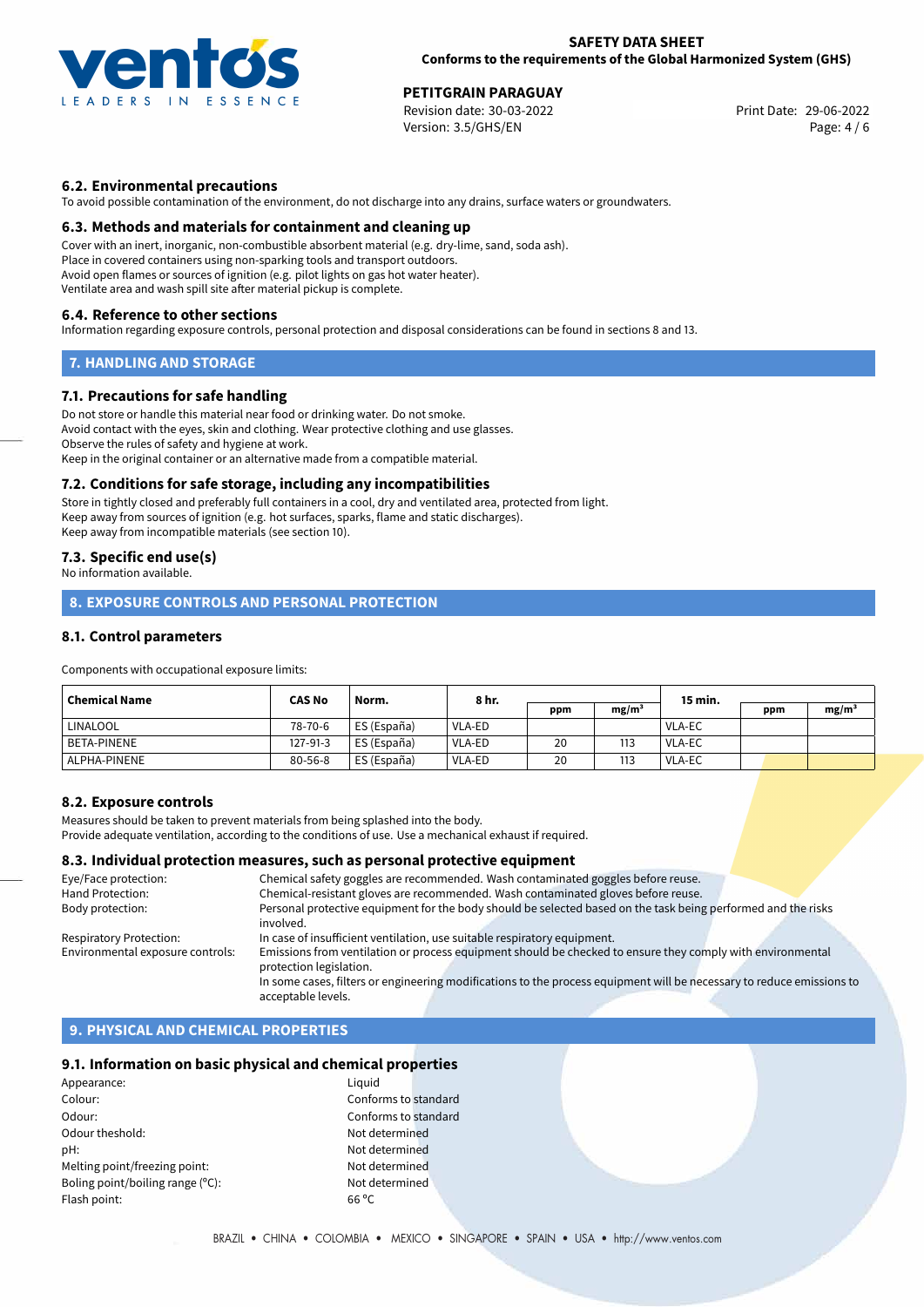

## **SAFETY DATA SHEET Conforms to the requirements of the Global Harmonized System (GHS)**

29-06-2022 **PETITGRAIN PARAGUAY** Revision date: 30-03-2022 Print Date: Version: 3.5/GHS/EN Page: 5 / 6

| Evaporation rate:                      |
|----------------------------------------|
| Flammability:                          |
| Lower flammability/Explosive limit:    |
| Upper flammability/Explosive limit:    |
| Vapour pressure:                       |
| Vapour Density:                        |
| Density:                               |
| Relative density:                      |
| Water solubility:                      |
| Solubility in other solvents:          |
| Partition coefficient n-octanol/water: |
| Auto-ignition temperature:             |
| Decomposition temperature:             |
| Viscosity, dynamic:                    |
| Viscosity, kinematic:                  |
| Explosive properties:                  |
| Oxidising properties:                  |

Not determined Not determined Not determined Not determined Not determined Not determined Density: 0,88*−*0,895 g/mL (20ºC) Relative density: 0,88*−*0,895 (20ºC) 1:4 v/v ETHANOL 70% SOLUBLE IN ETHANOL Not determined Not determined Not determined Not determined Not determined Not determined NONE EXPECTED

## **10. STABILITY AND REACTIVITY**

#### **10.1. Reactivity**

No hazardous reactions if stored and handled as prescribed/indicated.

### **10.2. Chemical stability**

The product is stable if stored and handled as prescribed/indicated.

#### **10.3. Possibility of hazardous reactions**

No hazardous reactions if stored and handled as prescribed/indicated.

#### **10.4. Conditions to Avoid**

Conditions to Avoid: Excessive heat, flame or other ignition sources.

#### **10.5. Incompatible materials**

Avoid contact with strong acids and bases and oxidizing agents.

#### **10.6. Hazardous decomposition products**

During combustion may form carbon monoxide and unidentified organic compounds.

## **11. TOXICOLOGICAL INFORMATION**

| Acute toxicity                    | Based on the data available, the criteria for classification are not met. |
|-----------------------------------|---------------------------------------------------------------------------|
| <b>Skin corrosion/irritation</b>  | Causes skin irritation.                                                   |
| Serious eye damage/irritation     | Causes serious eye irritation.                                            |
| Respiratory or skin sensitisation | May cause an allergic skin reaction.                                      |
|                                   | Experimental/calculated data:                                             |
|                                   | Skin sensitization : Non-sensitizing. ((Patch test, 8% petrolatum)).      |
| Germ cell mutagenicity            | Based on the data available, the criteria for classification are not met. |
| <b>Carcinogenicity</b>            | Based on the data available, the criteria for classification are not met. |
| Reproductive toxicity             | Based on the data available, the criteria for classification are not met. |
| STOT-single exposure              | Based on the data available, the criteria for classification are not met. |
| STOT-repeated exposure            | Based on the data available, the criteria for classification are not met. |
| Aspiration hazard                 | Based on the data available, the criteria for classification are not met. |

# **12. ECOLOGICAL INFORMATION**

#### **12.1. Toxicity**

#### **Assessment:**

Toxic to aquatic life with long lasting effects.

#### **Experimental/calculated data:**

- · Toxicity for aquatic invertebrates: EC50 (48h) : 7.5 mg/L. (Daphnia magna). (QSAR (OECD TG 202)).
- · Toxicity for algae: ErC50 (72h) : 9.7 mg/L. (QSAR (OECD TG 201)).

#### **12.2. Degradability**

No information available.